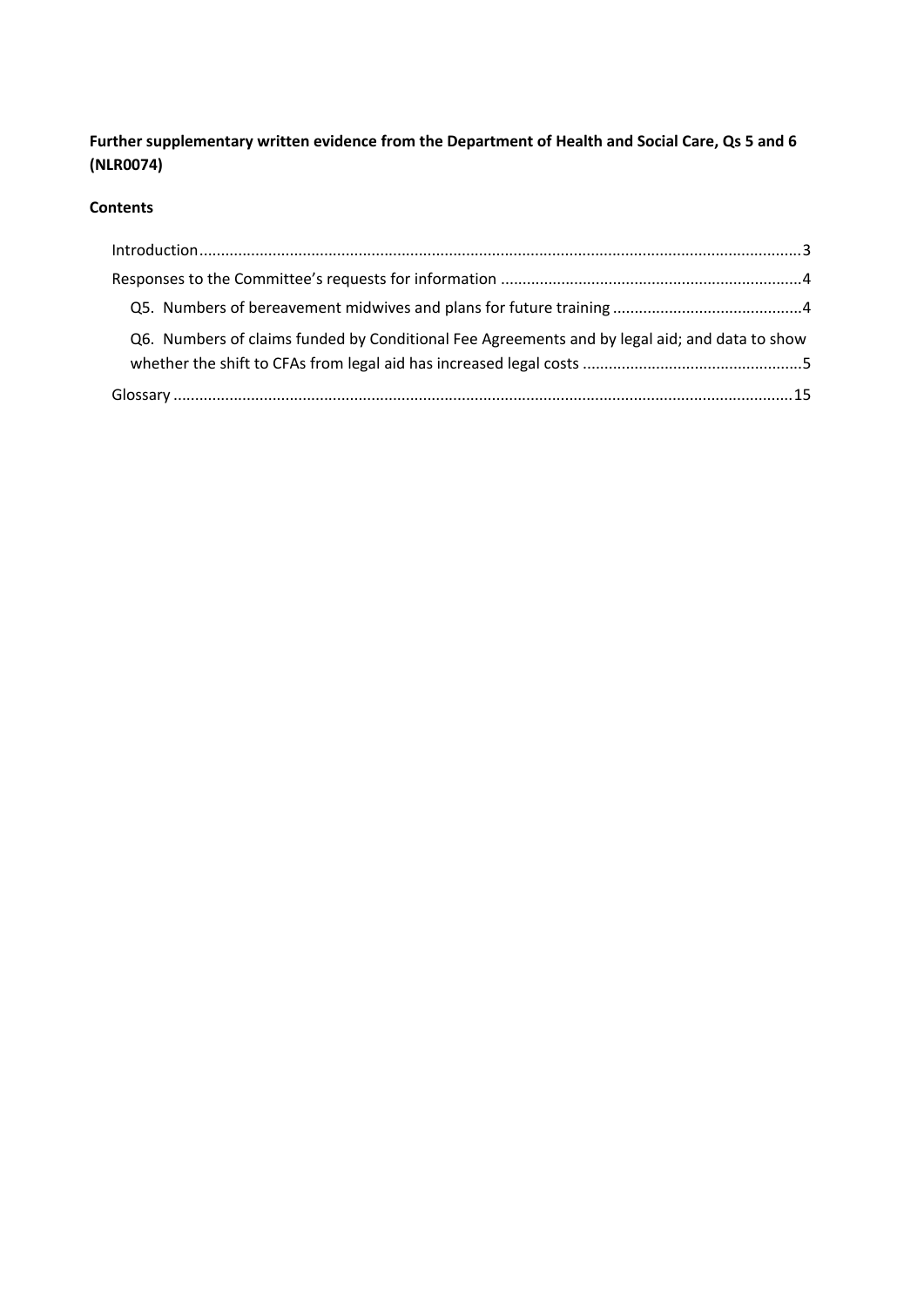#### <span id="page-1-0"></span>**Introduction**

- 1. This is the second of two evidence submissions responding to further requests for evidence from the Committee, and includes contributions from NHS England and Improvement, the Ministry of Justice and NHS Resolution. It covers the following requests:
	- a) Numbers of bereavement midwives and plans for future training.
	- b) Analysis of impact of reduction of legal aid and introduction of Conditional Fee Agreements (CFAs) on legal costs.
- 2. The data presented on claims funded by CFAs and legal aid has been provided by NHS Resolution based on the average costs of settled or closed claims under the Clinical Negligence Scheme for Trusts. The funding type reported by claimants for notified claims is also presented. We have explained the limitations in the data and how we have drawn conclusions. As with our previous evidence, long-term trends back to 2006 have been presented, this being the earliest year for which consistent data can be easily accessed.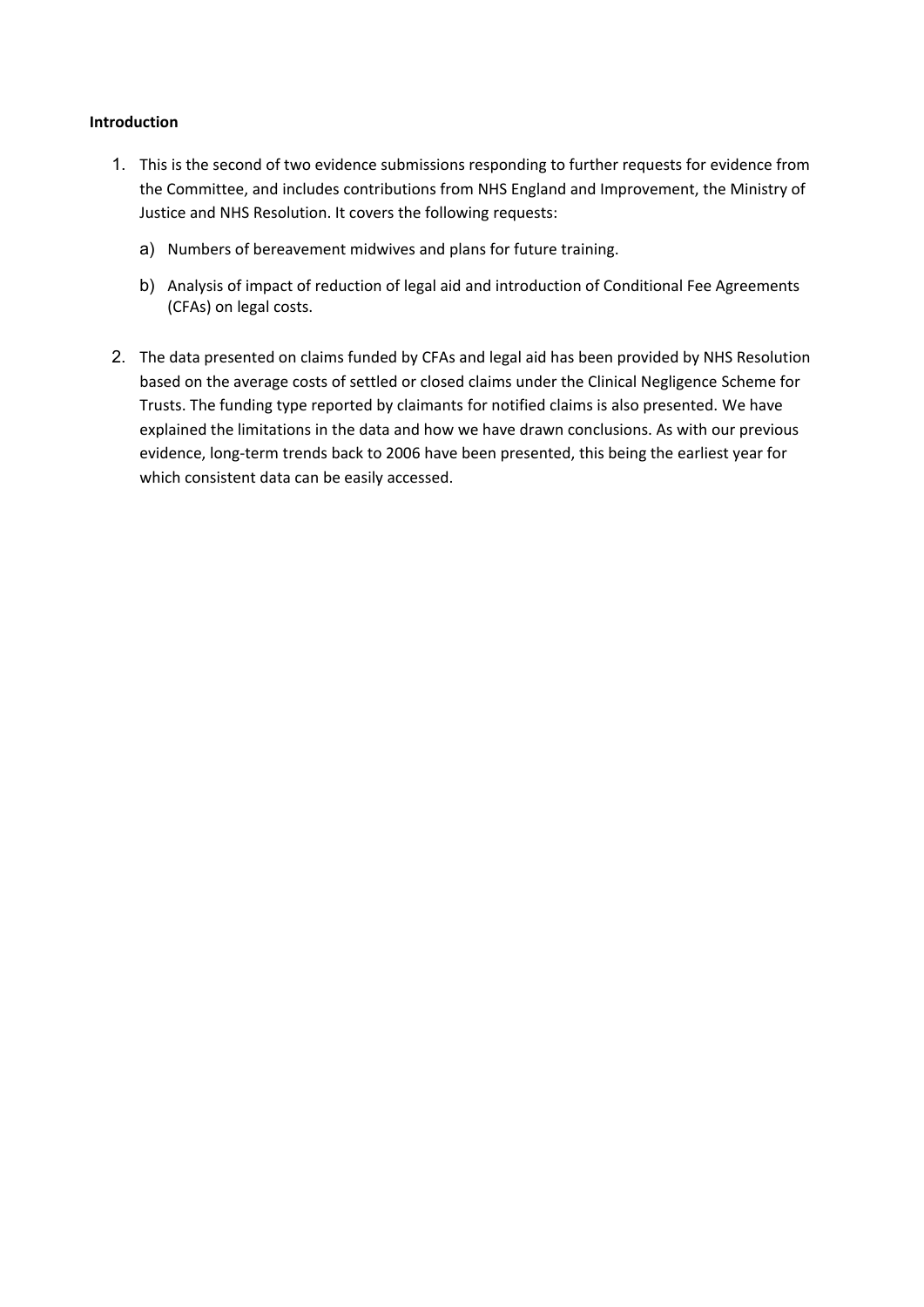#### <span id="page-2-0"></span>**Responses to the Committee's requests for information**

## <span id="page-2-1"></span>*Q5. Numbers of bereavement midwives and plans for future training*

3. One of the Government's top priorities is ensuring that grieving families and friends who have lost loved ones have access to the support they need, when they need it. 

# **National Bereavement Care Pathway**

- 4. The Government has funded SANDs, the Stillbirth and Neonatal Death charity to work with other baby loss charities and Royal Colleges to produce and support the roll-out of a National Bereavement Care Pathway (NBCP) to reduce the variation in the quality of bereavement care provided by the NHS.
- 5. The NBCP advocates that labour wards have dedicated, soundproofed bereavement rooms or suites where parents can have complete privacy and comfort. It is also best practice to have a lead midwife for bereavement who can provide more specialist support to parents<sup>i</sup> .
- 6. We have now reached the milestone of every NHS trust in England having expressed an interest with Sands in joining the national bereavement care pathway programme, and 65% of trusts are now members. We will continue to take a cross-Government approach to assessing what more needs to be done to support bereaved families.
- 7. However, the Committee is asked to note that there is no national data collection to gather overall for numbers for such posts.

## **Maternal Mental Health Services**

- 8. The NHS Long Term Plan committed to establishing new Maternal Mental Health Services (MMHS). These new services will integrate maternity, reproductive health and psychological therapy for women experiencing moderate to severe or complex mental health needs, arising from trauma or loss in the maternity, perinatal or neonatal context.
- 9. The establishment of MMHS is part of a wider expansion of perinatal mental health (PMH) services. By 2023/24, at least 66,000 women with moderate to severe or complex PMH needs will have access to specialist community care. Specialist care will also be available from preconception to 24 months after birth, which will provide an extra year of support.

<sup>i</sup> See National Bereavement Care Pathway bereavement care standards. Accessed here: <https://nbcpathway.org.uk/nbcp-standards>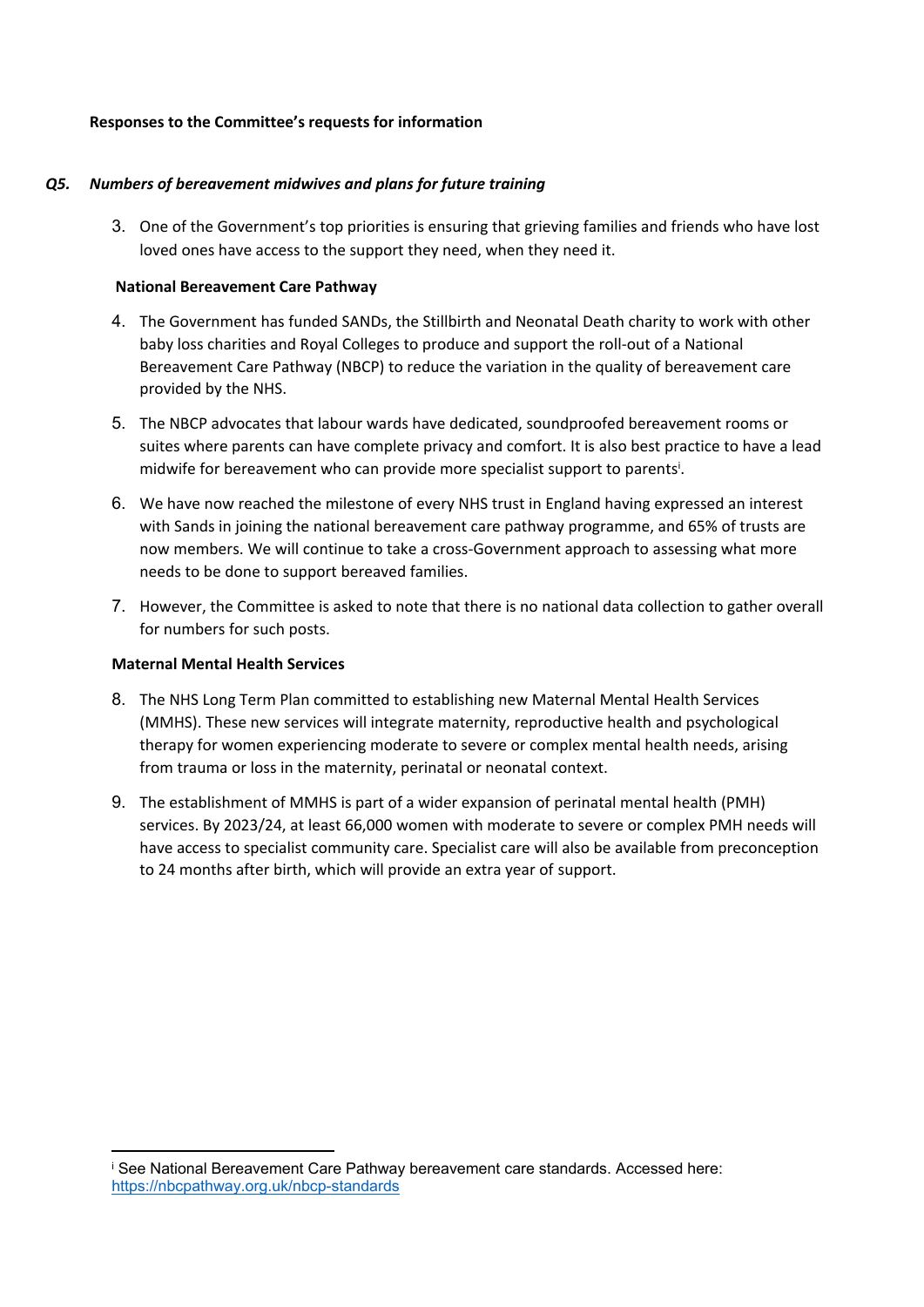## <span id="page-3-0"></span>*Q6. Numbers of claims funded by Conditional Fee Agreements and by legal aid; and data to show whether the shift to CFAs from legal aid has increased legal costs*

## **Summary of response**

- 10. **The Committee asked whether claimant legal costs for new-style CFAs are lower than for oldstyle CFAs.** Since the reforms in the Legal Aid, Sentencing and Punishment of Offenders Act 2012 ('LASPO'), we would expect claimant legal costs for claims funded by old-style CFAs to be higher than new-style CFAs for claims of similar value. **From the evidence we have this looks likely, as** explained below, but it is too early to confirm this or to draw conclusions as to how much. It **may also depend on the value of the claim.**
	- $\circ$  On current data for claims with damages up to £250,000 (as shown in Chart 2), this appears to be the case. However, as set out below, lags in settling higher-value claims (those above £3.25m) will mean that the full effect of LASPO on average claimant legal costs through CFAs will take time to realise and therefore may not be reflected in current costs.
	- o For higher-value claims (those above £3.25million), legal aid and new-style CFAs have broadly similar average costs, and this isn't substantially different to 2012-2014 data on old-style CFAs and legal aid. However, there are far fewer of these claims number so the average costs presented in Chart 3 are much more volatile.
	- o **The biggest driver of total legal costs will have been the significant rise in claims volumes presented in Chart 1.**
- 11. **The Committee asked whether claimant legal costs are lower in claims funded through newstyle CFAs or through Legal Aid.**
	- o The only clinical negligence claims where legal aid is still usually available are those in relation to a baby who has suffered a severe brain injury in pregnancy or during or shortly after birth, subject to means and merits tests. These claims typically relate to the most serious injuries, are of highest value, and take longer to settle.
	- o **The data currently available for high value claims only (see Chart 3) suggests that claimant legal costs in claims funded by legal aid are more expensive than new-style CFAs.**
	- o **However, lag factors discussed below may also have affected the average claimant legal cost per claim, meaning it will be some years before we can state this with certainty.**

**Background: legal framework**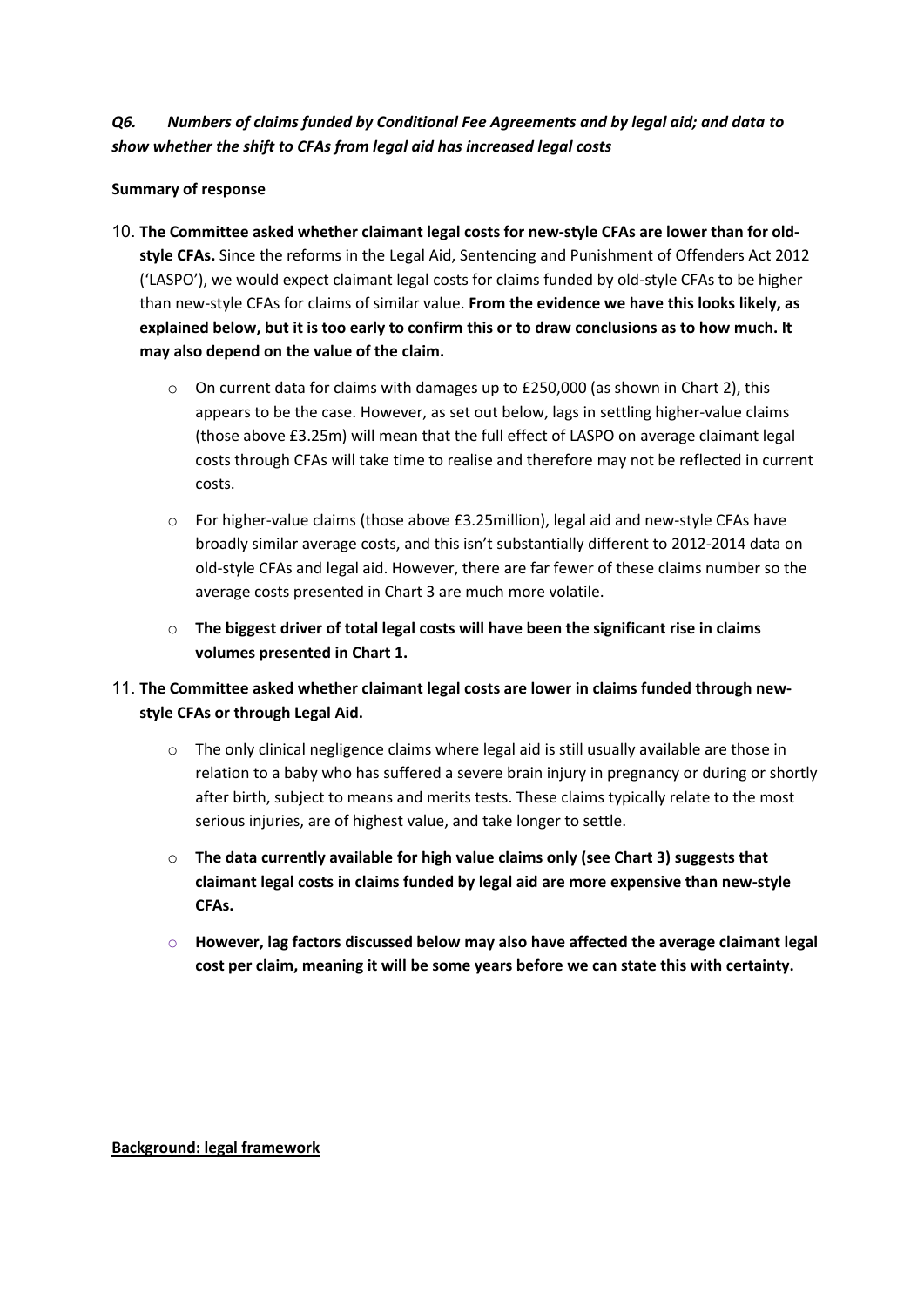- 12. Given the increased costs to the taxpayer of the legal aid scheme, successive governments have reduced the scope of legal aid in England and Wales since the 1980s, both in terms of the types of claim covered and financial eligibility.
- 13. Following concerns about access to justice for people without significant financial means, 'no win, no fee' agreements – known as Conditional Fee Agreements (CFAs) – were allowed in personal injury (PI) claims from 1995. This allowed claimants who were not eligible for legal aid to bring claims, including for clinical negligence, with their lawyer bearing the financial risk of bringing the claim, rather than the taxpayer-funded legal aid scheme. If the claim failed, the lawyer would not get paid (hence 'no win, no fee'), but if the claim succeeded, then the lawyer could recover their costs from the defendant in the usual way and recover an uplift on those costs (a 'success fee') to reflect the risks to the lawyer. This success fee was recoverable initially from the defendant and, following the reforms in the Legal Aid, Sentencing and Punishment of Offenders Act 2012 ('LASPO'), from the claimant's damages.
- 14. Most PI claims (except clinical negligence) were removed from the scope of legal aid by the Access to Justice Act 1999 ('AJA'). That Act made changes to the CFA regime to make it more attractive to claimants, with additional costs falling on unsuccessful defendants (see 'old style CFAs', para 10 below). As a result of concerns about increasing claims and costs following the AJA reforms, Sir Rupert Jackson, a judge of the Court of Appeal, was commissioned to review the costs of civil litigation. He reported in January 2010, and recommended significant changes to the CFA regime. His reforms were largely taken forward in Part 2 of LASPO. In particular, the additional costs of CFAs that the AJA had transferred to losing defendants were returned to the CFA-funded claimant. The overall intention of the Part 2 reforms were, in Sir Rupert's words, to deliver 'access to justice at proportionate cost'i.
- 15. Given the then pressures on the public purse, the LASPO also reduced the scope of civil legal aid such that a number of claims, including most clinical negligence cases, are no longer covered by legal aid<sup>iii</sup>. Legal aid remains available for clinical negligence claims in relation to a baby who has suffered a severe brain injury in pregnancy or during or shortly after birth, (these are typically the most serious and highest-value claims), subject to means and merits tests. However, it is rarely taken up by those eligible: see for example para 231 on page 50 of the LASPO Part 1 Post-Implementation Review<sup>iv</sup>. For all other clinical negligence matters, legal aid funding is only available via the Exceptional Case Funding (ECF) scheme if there is a risk of an individual's ECHR rights being breached.
- 16. The numbers of clinical negligence claims doubled over the decade following 2006, following the AJA reforms. The National Audit Office (NAO), in their 2017 report<sup>v</sup> found that an underlying factor of the increase in claimant legal costs was a rise in the numbers of lower and medium-value claims funded by 'no-win-no-fee' agreements. This volume increase has been a key driver behind claimant legal costs increasing substantially and remaining high: between 2006-07 and 2016-17,

ii See Sir Rupert Jackson's 2010 review of civil costs, at p. xvi: [https://www.judiciary.uk/wp](https://www.judiciary.uk/wp-content/uploads/JCO/Documents/Reports/jackson-final-report-140110.pdf)[content/uploads/JCO/Documents/Reports/jackson-final-report-140110.pdf.](https://www.judiciary.uk/wp-content/uploads/JCO/Documents/Reports/jackson-final-report-140110.pdf)

III The reduction in legal aid was not part of Sir Rupert's recommendations. iv See LASPO Part 1 PIR.

<sup>v</sup> NAO (2017) Managing the costs of clinical negligence in trusts. Accessed here: <https://www.nao.org.uk/report/managing-the-costs-of-clinical-negligence-in-trusts/>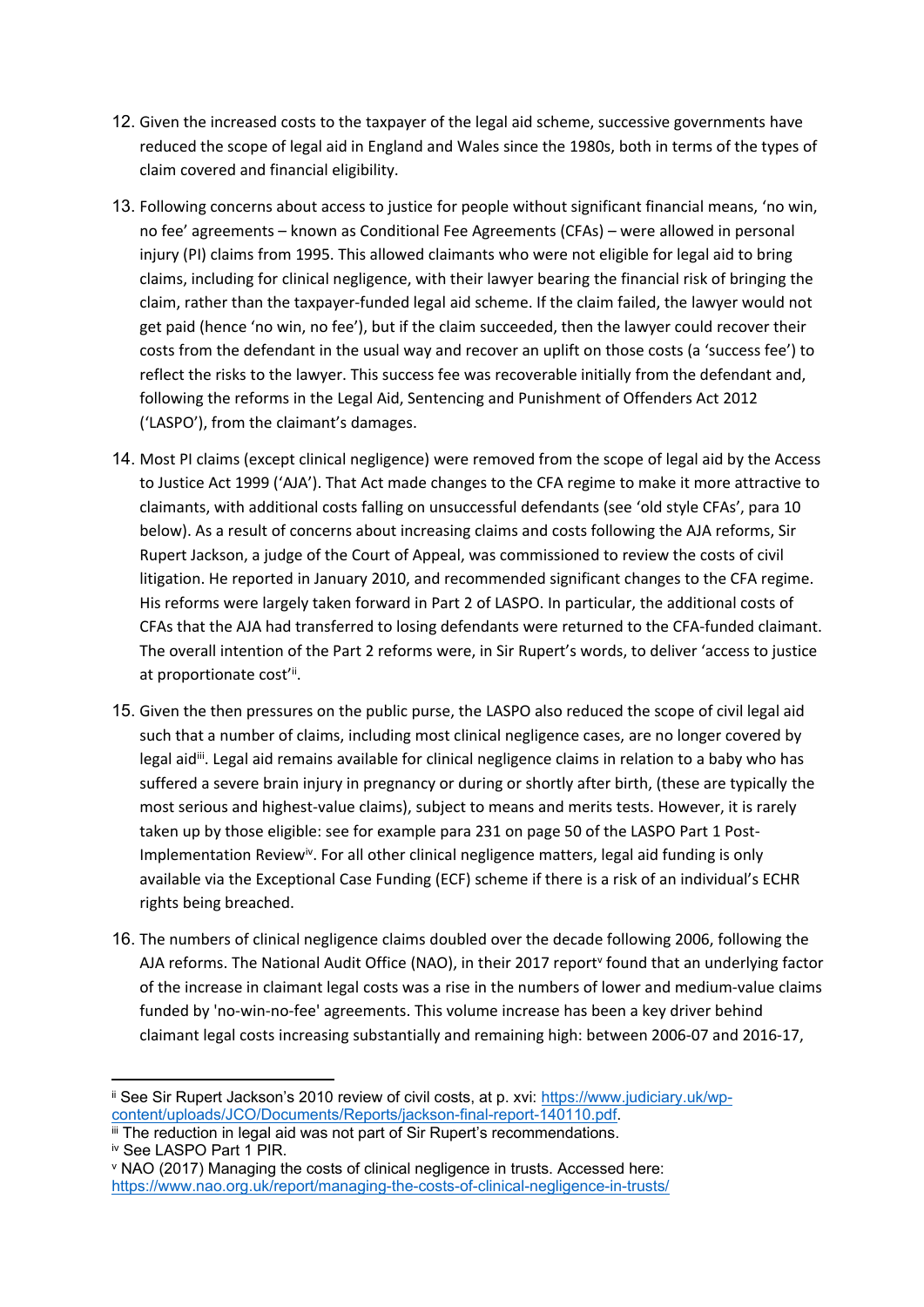claimant legal costs rose fivefold from £98million to £496million. Since 2016-17, claimant legal costs have levelled out, reducing slightly to £433million in 2020/21, but nonetheless remaining at a high level relative to 2006/07 and now account for 20% of annual cash payments for claims<sup>vi</sup>. That said, the main driver of the rising costs of clinical negligence to the NHS is now compensation costs, particularly in the highest-value cases (usually relating to the most serious injuries).

- 17. A further mechanism to control legal costs fixed recoverable costs (FRC) has since been rolled out by MoJ since 2009 for various types of PI claim: first for road traffic accident (RTA) claims up to £10,000, and since 2013 for RTA, public and employer liability claims up to £25,000. Clinical negligence claims have not yet been covered by FRC. On 31<sup>st</sup> January 2022, DHSC published a consultation proposing FRC and a streamlined claims process for clinical negligence claims up to £25,000 damages.
- 18. The Government fully supports patients' entitlement to compensation if negligence is established and recognises the importance of access to justice. We have been clear in our consultation on FRC that proposals to streamline the process for lower value claims and achieve faster resolution for more claimants would not reduce people's ability to access justice. To achieve this, the proposals in the consultation seek to ensure the fixed cost levels reasonably reflect the work required to progress claims, suggest a 'light track' for claims where liability is not in dispute, provide for extra costs for claims involving protected parties, and exclude certain claims from the scheme on grounds of complexity.

## **Overview of old- and new-style Conditional Fee Agreements**

- 19. The data presented below compares volumes and average costs for legal aid and Conditional Fee Arrangements (CFAs, or 'no win no fee'), the two main routes through which claimants may fund clinical negligence claims against the NHS. This data is from NHS Resolution and reflects claims within the Clinical Negligence Scheme for Trusts (CNST) in England only. The analysis draws a distinction between two types of CFA:
	- o **Old-style CFAs, Pre-1st April 2013**: For CFAs entered into before 1 st April 2013, the claimant lawyer's success fees and 'After the Event' (ATE) insurance premiums were both recoverable from the defendant, so these elements are included in the average costs. Under this agreement, claimant lawyers could claim from the defendants an additional fee, known as a success fee, of up to 100% of their base costs for cases they won.
	- o **New- style CFAs, Post-1st April 2013:** For CFAs entered into after 1 st April 2013, success fees and ATE insurance premiums are no longer able to be recovered from the defendant, except the portion of ATE premium to cover the cost of expert reports (in clinical negligence cases only). Claimant lawyers could instead claim from the winning claimant themselves success fees of up to 25% of qualifying damages (including Pain, Suffering and Loss of Amenity, or PSLA).

vi NHS Resolution (2021). *Annual Statistics (Supplementary Annual Statistics, Table 5.A).* London, NHSR. Available online at: https://resolution.nhs.uk/wp-content/uploads/2021/11/NHS-Resolution-Supplementary-Annual-Statistics-2020-21.xlsx.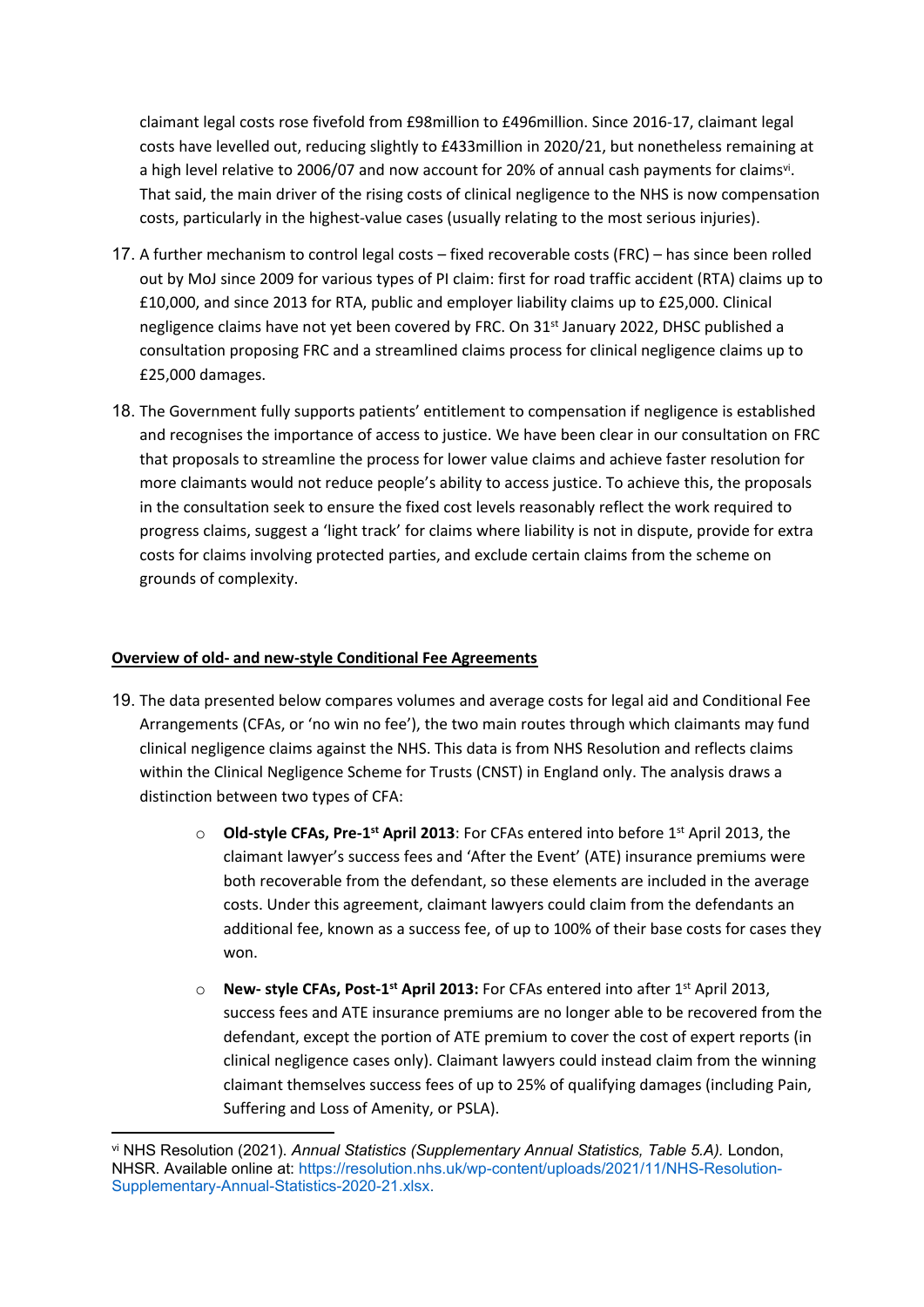Qualified One-Way Cost Shifting (QOCS) was introduced at the same time in PI cases as a replacement for recoverable ATE insurance premiums. QOCS means that, for unsuccessful claims, the NHS cannot generally recover their costs from the claimant. The previous position was that the NHS could recover their costs in CFA funded claims that failed, but these costs were usually recovered from ATE insurers and the NHS had to pay the costs of the ATE insurance premiums in (the more numerous) claims that succeeded. The costs of unsuccessful legal aid claims have never been recoverable by the NHS.

## **Claims volumes by funding type – data issues**

- 20. The following **data issues** relevant to funding type should be noted:
	- o **Legal aid has only ever been available to individuals who met the claimant income financial eligibility criteria** and legally aided cases were only ever taken on by firms holding legal aid franchises or contracts (overseen by a variety of bodies, but by the Legal Aid Agency since 2013). This means the cohort of legal aid claims has not, for many years, reflected the entire legal market or breadth of types of claims likely to be made.
	- o **While legal aid funded claims have to be notified to NHSR as such, this is not true of other types of funding which do not have differing financial implications for NHSR**. As a result, NHSR data on more recently-notified claims does not show all the claims that are likely to be funded by new-style CFAs.
	- o **Further funding types do exist,** such as Before The Event (BTE) insurance, Damages-Based Agreements (DBAs) and self/privately funded, but these represent much smaller numbers than CFAs so are not included in this analysis.

#### **Claims volumes by funding type – findings**

- 21. In 2006, the volume of claims funded by legal aid and old-style CFAs was relatively evenly split. The move away from legal aid funding started before 1st April 2013. By 2020, a very small number of claims managed by NHSR were funded by legal aid (less than 1%). For the 5 years to 2020, more than 70% of claims are recorded as being funded by new-style CFAs.
- 22. In 2020/21, of 12,629 notified claims, 8,854 claims were funded by new-style CFAs, whilst only 100 claims were funded by legal aid.
- 23. A significant driver of overall total legal costs is the significant rise in claims volumes seen in chart 1. This is particularly the case between 2006 and 2013 (the period before the LASPO reforms came into force). Legal aid and old-style CFA average claimant costs were relatively consistent during this period (for claims with damages up to £250,000, see Chart 2).
- 24. Chart 1, below, considers the claims *notified* within that year, by funding type. The number of *settled* or *closed* claims each year lags behind these figures due to the time it takes for a claim to be investigated and settled. Higher-cost claims typically take longer to settle (over 7 years on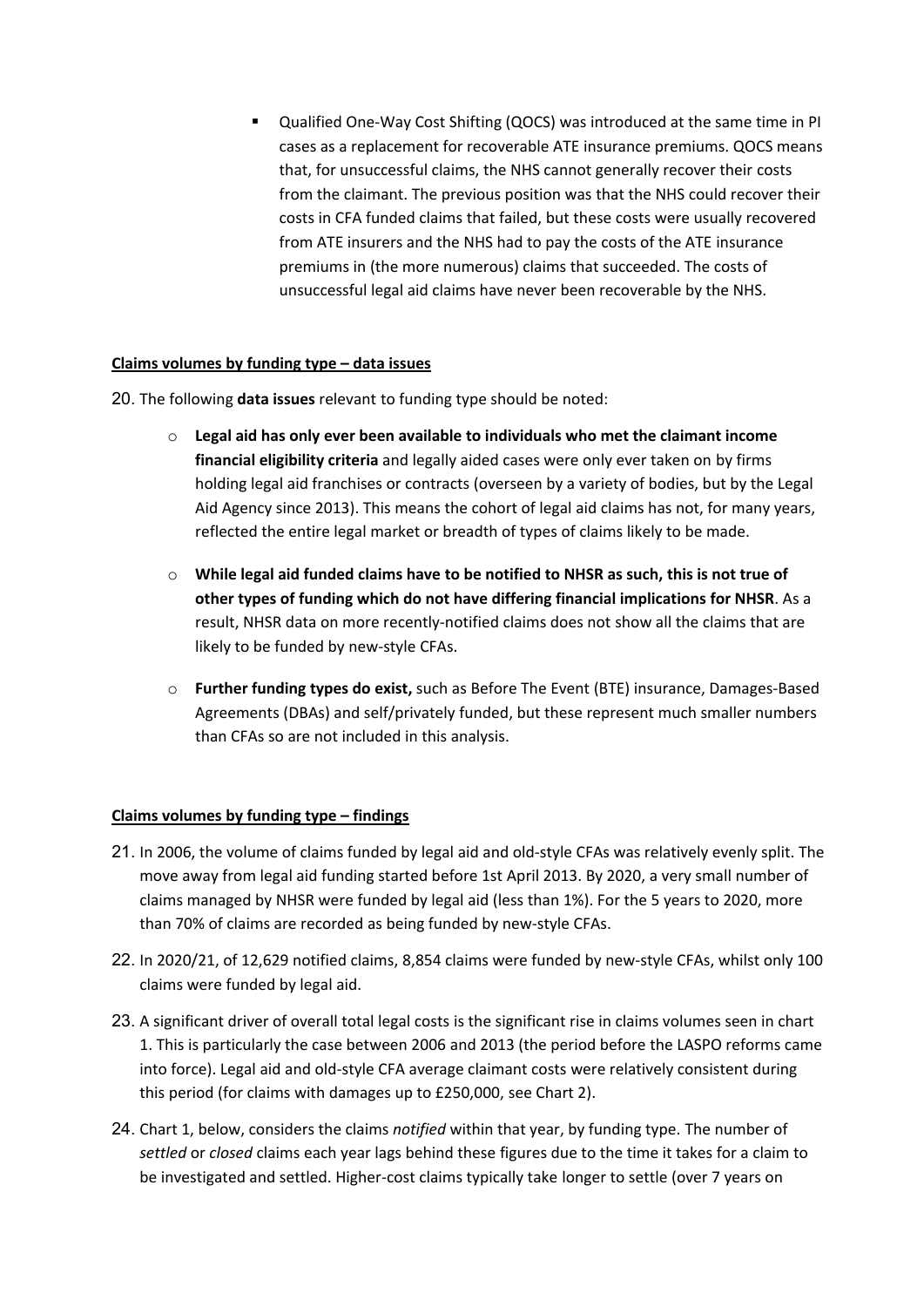averagevii), and, for new-style CFAs, this issue would skew the average legal cost figures downwards until settlement of a sufficiently representative number of higher cost claims funded by this route are reflected in the data. The average costs presented in Charts 2 and 3 below are based on settled or closed claims, as these reflect the actual costs incurred.

**Chart 1:** Notified claims volumes by funding type (all specialties), 2006/07 to 2020/21. Covering legal aid, old-style CFA and new-style CFA funded claims in the Clinical Negligence Scheme for Trusts (CNST) only.



**Average claimant legal fee cost, by funding type – data issues**

#### 25. **The following data issues relevant to claimant legal costs should be noted:**

- o Due to eligibility changes in 2013**, legal aid for clinical negligence claims remains available only in relation to a baby who has suffered a severe brain injury in pregnancy or during or shortly after birth.** These are typically the most serious injuries and the highest-value claims, and take longer to settle. This means the average costs for legal aid claims are likely to be higher because they do not capture the same breadth of cases that new-style CFAs do.
- o **Claims funded through old-style CFAs have also gradually become only the most complex and large claims remaining in the system**. This is because old-style CFAs had to

vii NHS Resolution (2021) Annual Statistics (Supplementary Annual Statistics, Table 17). London, NHSR. Available online at: [https://resolution.nhs.uk/wp-content/uploads/2021/11/NHS-Resolution-](https://resolution.nhs.uk/wp-content/uploads/2021/11/NHS-Resolution-Supplementary-Annual-Statistics-2020-21.xlsx)[Supplementary-Annual-Statistics-2020-21.xlsx.](https://resolution.nhs.uk/wp-content/uploads/2021/11/NHS-Resolution-Supplementary-Annual-Statistics-2020-21.xlsx)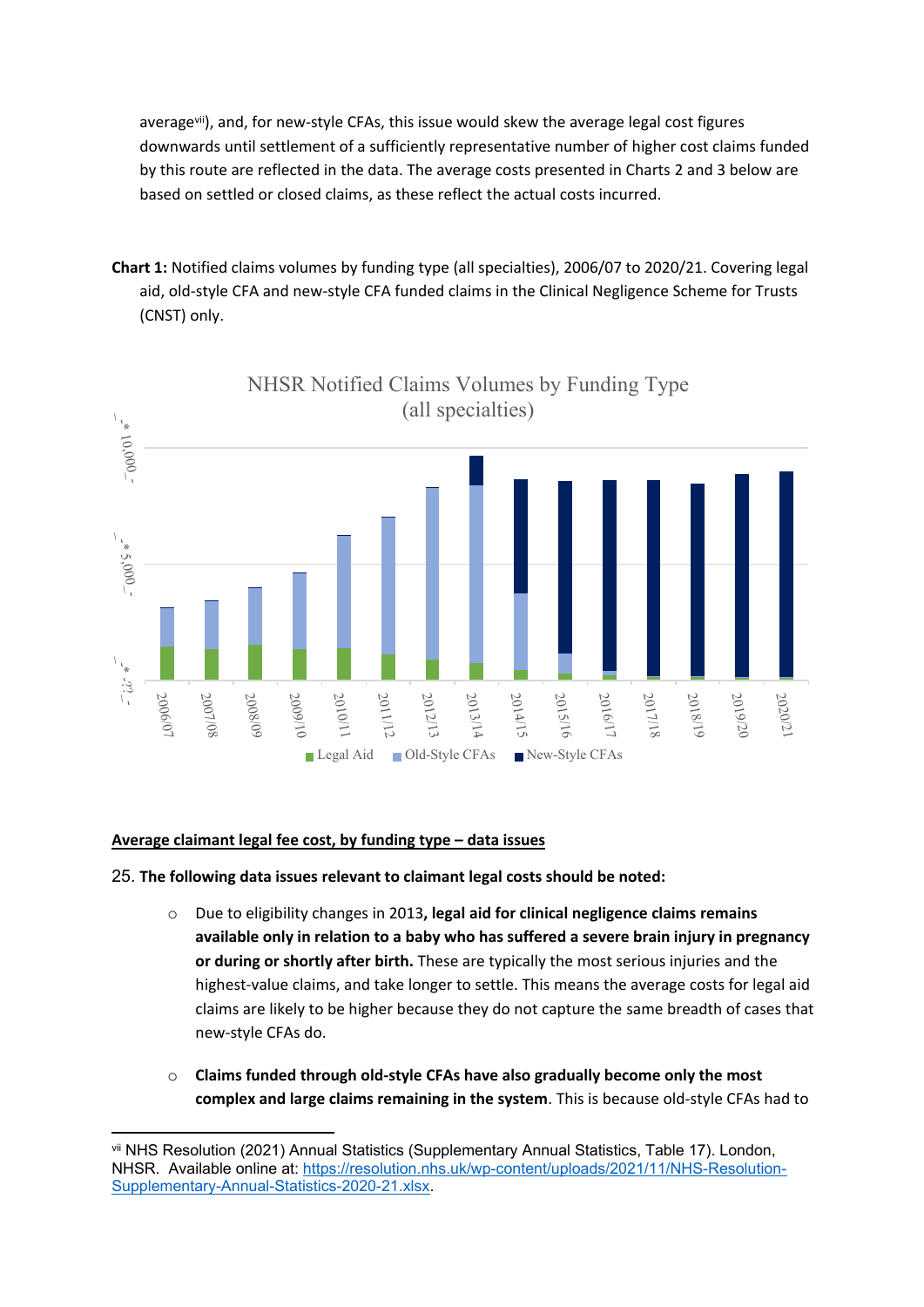be entered into prior to 2013 and those that are still open are likely to be complex and take longer to resolve, which increases their average costs compared to new-style CFAs which also include less-severe cases.

- o **Success fees and ATE insurance premiums are no longer recoverable under new-style CFAs.** This is with the exception of the costs of premiums associated with the costs of expert reports which can still be recovered. Success fees and ATE insurance premiums were recoverable from the defendant under old-style CFAs, so this shift will account for some of the difference in average costs between the two CFA types. The success fee (limited to 25% of qualifying damages) can be recovered directly from the successful claimant; this data source reflects the costs to the defendant and not the overall costs recovered by the claimant lawyer.
- o **This data only covers costs to NHSR.** There will be costs to the public purse of legal aid clinical negligence claims which do not succeed, where the claimant's legal costs are paid from the legal aid fund. The data on settled/closed cases only includes cases where the claimant has been successful so the average costs will only reflect successful claims. Any costs to the claimant, such as success fees, on which there is no data, are also not covered.
- o **Figures for claimant legal costs include additional fees** such as expert fees, court fees etc.
- o **High-value claims are typically more complex and take longer to settle**, on average over 7 yearsviii.

#### **Average claimant legal fee cost, by funding type – findings**

- 26. The effects of general inflation have been removed from the charts presented, which means increases in average claimant legal costs shown in the charts are where they are rising faster than the rate of inflation.
- 27. In 2006, average claimant legal costs for claims with damages up to £250,000 were roughly similar whether funded by legal aid or CFA (Chart 2). These average costs were then relatively consistent, growing only slightly faster than inflation, until around 2014/15. Since then, the rise in average costs for old-style CFAs and legal aid claims for claims with damages up to £250,000 will mostly be driven by the case-mix issue, as these are largely now the most complex claims.
- 28. The picture is much more volatile in Chart 3 because the number of claims with damages of £3.25 million or more is much lower, however legal aid average costs paid by NHSR have broadly remained consistent between 2006 and 2020 (rising only with inflation).
- 29. Generally, smaller claims settle more quickly and so it is unlikely the likely plateau in new-style CFA average costs has been reached yet; only small increases in average costs have been occurring. It will be a few years post-plateau before we know that we have reached that point, where the case-mix of new-style CFAs can be safely regarded as comparable to old-style CFAs.

viii NHS Resolution (2021) Annual Statistics (Supplementary Annual Statistics, Table 17). London, NHSR. Available online at: [https://resolution.nhs.uk/wp-content/uploads/2021/11/NHS-Resolution-](https://resolution.nhs.uk/wp-content/uploads/2021/11/NHS-Resolution-Supplementary-Annual-Statistics-2020-21.xlsx)[Supplementary-Annual-Statistics-2020-21.xlsx.](https://resolution.nhs.uk/wp-content/uploads/2021/11/NHS-Resolution-Supplementary-Annual-Statistics-2020-21.xlsx)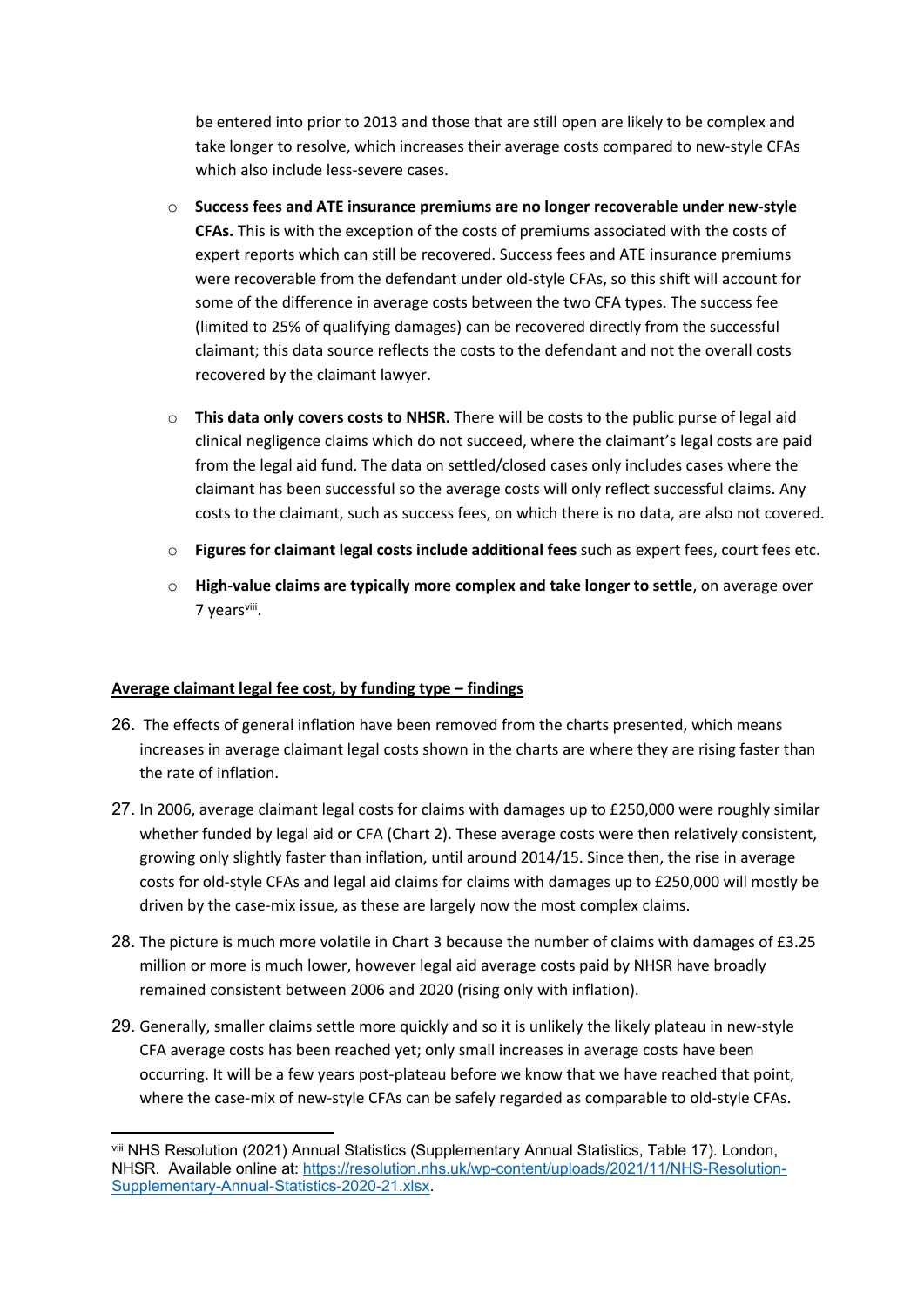- 30. Notwithstanding the limitations, in both Charts 2 and 3, comparing the 2012-2014 period for oldstyle CFAs (purple boxes) to the 2018-2020 period (red boxes) for new-style CFAs provides the most reasonable comparison as the cohorts will be the most similar.
- 31. When considering these two time periods, for claims with damages up to £250,000, new-style CFAs appear to have lower average costs than old-style CFAs and legal aid claims. This was the intention of the structural changes to CFAs in 2013. An early indication of this expected trend was provided by a study by independent researchers that compared cohorts of similar, of necessity lower-value clinical negligence claims (under £250,000 damages) funded by old-style and newstyle CFAs that had already settled ix. This research was discussed further in the MoJ's Post Implementation Review (PIR) of Part 2 of LASPO, published in February 2019<sup>x</sup>. However, as explained above, future data will be needed to confirm whether the case-mix and hence the average claimant legal cost per claim has plateaued.
- 32. In the last few years for claims with damages of £3.25million or more, legal aid and new-style CFAs average costs appear to be broadly similar. This may change as more significant cases feed into the average costs for new-style CFAs. Old-style CFAs appear slightly more expensive for these size claims, which is likely due to the case-mix and success fee differences mentioned previously.
- 33. There are further difficulties in attempting to compare claimant legal costs on a like-for-like basis. The LASPO reforms made various shifts in financial liability between the claimant and defendant side and then between the claimant and the law firm representing them. As stated in the Data Limitations section, under new-style CFAs, claimants themselves now pay the success fee to their own lawyers, not defendants; no data is available on the financial flows between claimants and their legal representatives.
- 34. The introduction of QOCS in personal injury claims (including clinical negligence) in 2013 will also have affected what defendants can recover from claimants for losing claims (which is about 41% of them<sup>xi</sup>). For old-style CFAs, defendants could recover their costs from unsuccessful CFA-funded claims, but this was typically paid for by ATE insurance, for which defendants would have to pay the premiums in successful claims against them.
- 35. The costs of unsuccessful legal aid claims have never been generally recoverable by winning defendants. In addition to any differences in overall cost, the funding route used would affect which part of the public sector – the NHS or the legal aid budget – bears the claimant legal costs. The data above also excludes costs to the taxpayer of legal aid claims which failed.
- 36. Further, it should be noted that shortly before implementation of the LASPO reforms, a number of cases switched from legal aid to an old-style CFA. In contrast, NHSR's experience is that very few cases transfer from a CFA to legal aid. This allowed for the claimants' solicitors to recover success

<sup>x</sup> The Government's PIR of Part 2 of LASPO:

ix Fenn and Rickman, ['The](https://papers.ssrn.com/sol3/papers.cfm?abstract_id=3326665) [Impact](https://papers.ssrn.com/sol3/papers.cfm?abstract_id=3326665) [of](https://papers.ssrn.com/sol3/papers.cfm?abstract_id=3326665) [Legislation](https://papers.ssrn.com/sol3/papers.cfm?abstract_id=3326665) [on](https://papers.ssrn.com/sol3/papers.cfm?abstract_id=3326665) [the](https://papers.ssrn.com/sol3/papers.cfm?abstract_id=3326665) [Outcomes](https://papers.ssrn.com/sol3/papers.cfm?abstract_id=3326665) [of](https://papers.ssrn.com/sol3/papers.cfm?abstract_id=3326665) [Civil](https://papers.ssrn.com/sol3/papers.cfm?abstract_id=3326665) [Litigation:](https://papers.ssrn.com/sol3/papers.cfm?abstract_id=3326665) [An](https://papers.ssrn.com/sol3/papers.cfm?abstract_id=3326665) [Empirical](https://papers.ssrn.com/sol3/papers.cfm?abstract_id=3326665) [Analysis](https://papers.ssrn.com/sol3/papers.cfm?abstract_id=3326665) [of](https://papers.ssrn.com/sol3/papers.cfm?abstract_id=3326665) [the](https://papers.ssrn.com/sol3/papers.cfm?abstract_id=3326665) [Legal](https://papers.ssrn.com/sol3/papers.cfm?abstract_id=3326665) [Aid](https://papers.ssrn.com/sol3/papers.cfm?abstract_id=3326665) [Sentencing](https://papers.ssrn.com/sol3/papers.cfm?abstract_id=3326665) [and](https://papers.ssrn.com/sol3/papers.cfm?abstract_id=3326665) [Punishment](https://papers.ssrn.com/sol3/papers.cfm?abstract_id=3326665) [of](https://papers.ssrn.com/sol3/papers.cfm?abstract_id=3326665) [Offenders](https://papers.ssrn.com/sol3/papers.cfm?abstract_id=3326665) [Act](https://papers.ssrn.com/sol3/papers.cfm?abstract_id=3326665) [2012',](https://papers.ssrn.com/sol3/papers.cfm?abstract_id=3326665) [SSRN](https://papers.ssrn.com/sol3/papers.cfm?abstract_id=3326665) (2019).

[https://assets.publishing.service.gov.uk/government/uploads/system/uploads/attachment\\_data/file/7770](https://assets.publishing.service.gov.uk/government/uploads/system/uploads/attachment_data/file/777039/post-implementation-review-of-part-2-of-laspo.pdf) [39/post-implementation-review-of-part-2-of-laspo.pdf.](https://assets.publishing.service.gov.uk/government/uploads/system/uploads/attachment_data/file/777039/post-implementation-review-of-part-2-of-laspo.pdf)

xi NHS Resolution Annual Report Statistics, Table C.1, accessed here: [https://resolution.nhs.uk/resources/annual-report-](https://resolution.nhs.uk/resources/annual-report-statistics/#:~:text=the%20Annual%20Report%20Statistics%20are%20based%20on%20a,settled%20claims%3B%20and%20the%20provision%20for%20financial%20liabilities)

[statistics/#:~:text=the%20Annual%20Report%20Statistics%20are%20based%20on%20a,settled%20cla](https://resolution.nhs.uk/resources/annual-report-statistics/#:~:text=the%20Annual%20Report%20Statistics%20are%20based%20on%20a,settled%20claims%3B%20and%20the%20provision%20for%20financial%20liabilities) [ims%3B%20and%20the%20provision%20for%20financial%20liabilities.](https://resolution.nhs.uk/resources/annual-report-statistics/#:~:text=the%20Annual%20Report%20Statistics%20are%20based%20on%20a,settled%20claims%3B%20and%20the%20provision%20for%20financial%20liabilities)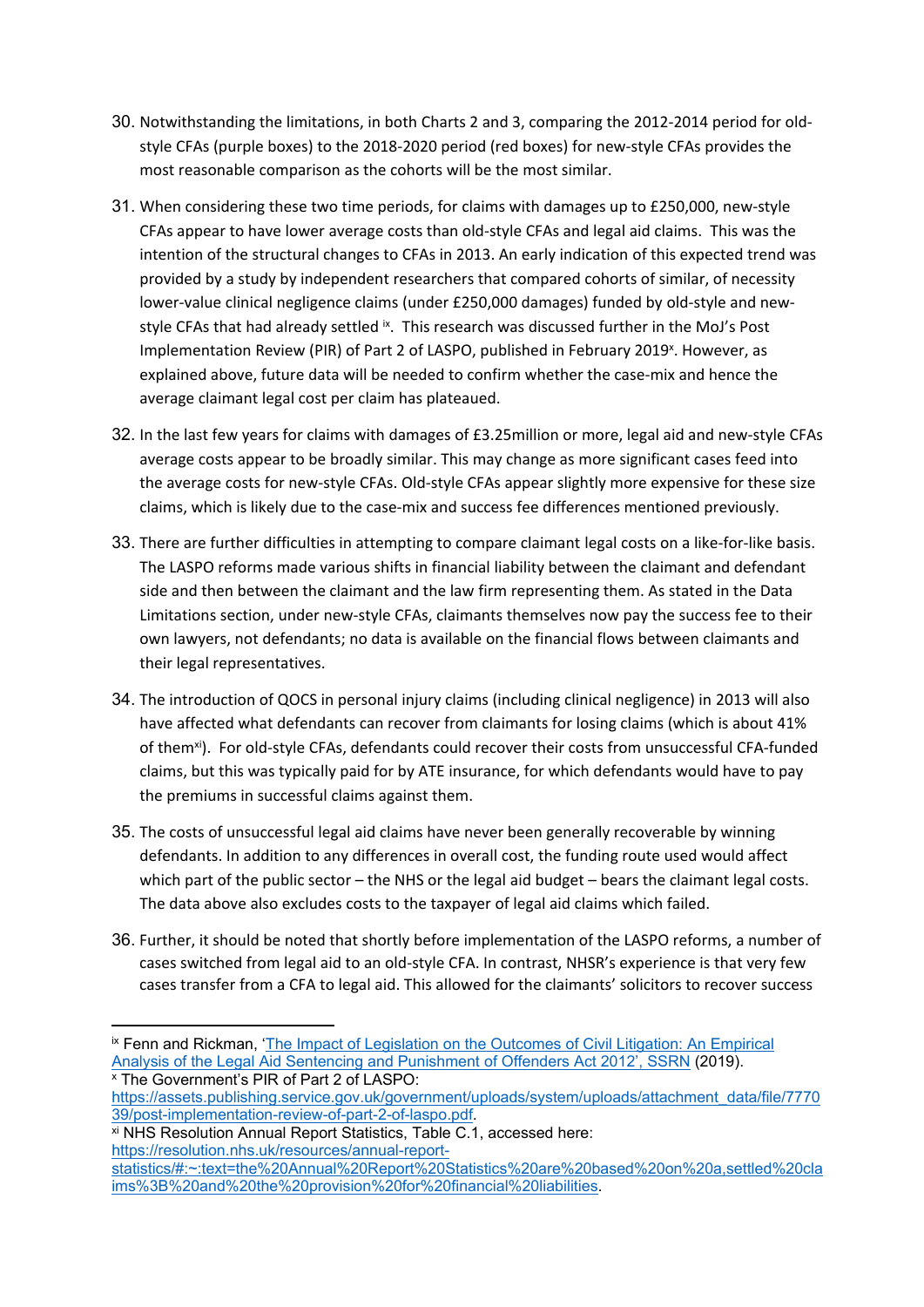fees from the defendant. Where the NHS considers the switch in funding was inappropriate it has challenged and continues to challenge such decisions. In some instances, claimants have also switched from legal aid to a new-style CFA. Accordingly figures for both the old and new CFAs will include cases which were originally funded by legal aid.

37. When considering obstetrics claims that are eligible for legal aid (cerebral palsy and brain damage claims), 78 of the 112 claims in this specialty were funded by legal aid in 2020/21, compared to 12 funded by old-style CFAs and 17 by new-style CFAs. In recent years, legal aid appears to be more expensive than new-style CFAs. As alluded to above, this is likely due to the impact of the most severe cases not yet being settled under new-style CFAs, given the time it takes to reach that point, as well as the fact that some costs are now met by claimants out of their damages.

**Chart 2**: Average claimant legal costs by funding type, all specialties with damages between £1 and £250,000. Presented in 2020/21 prices after adjusting for inflation.<sup>xii</sup>



xii Note: the costs of unsuccessful legal aid claims are not included within these figures.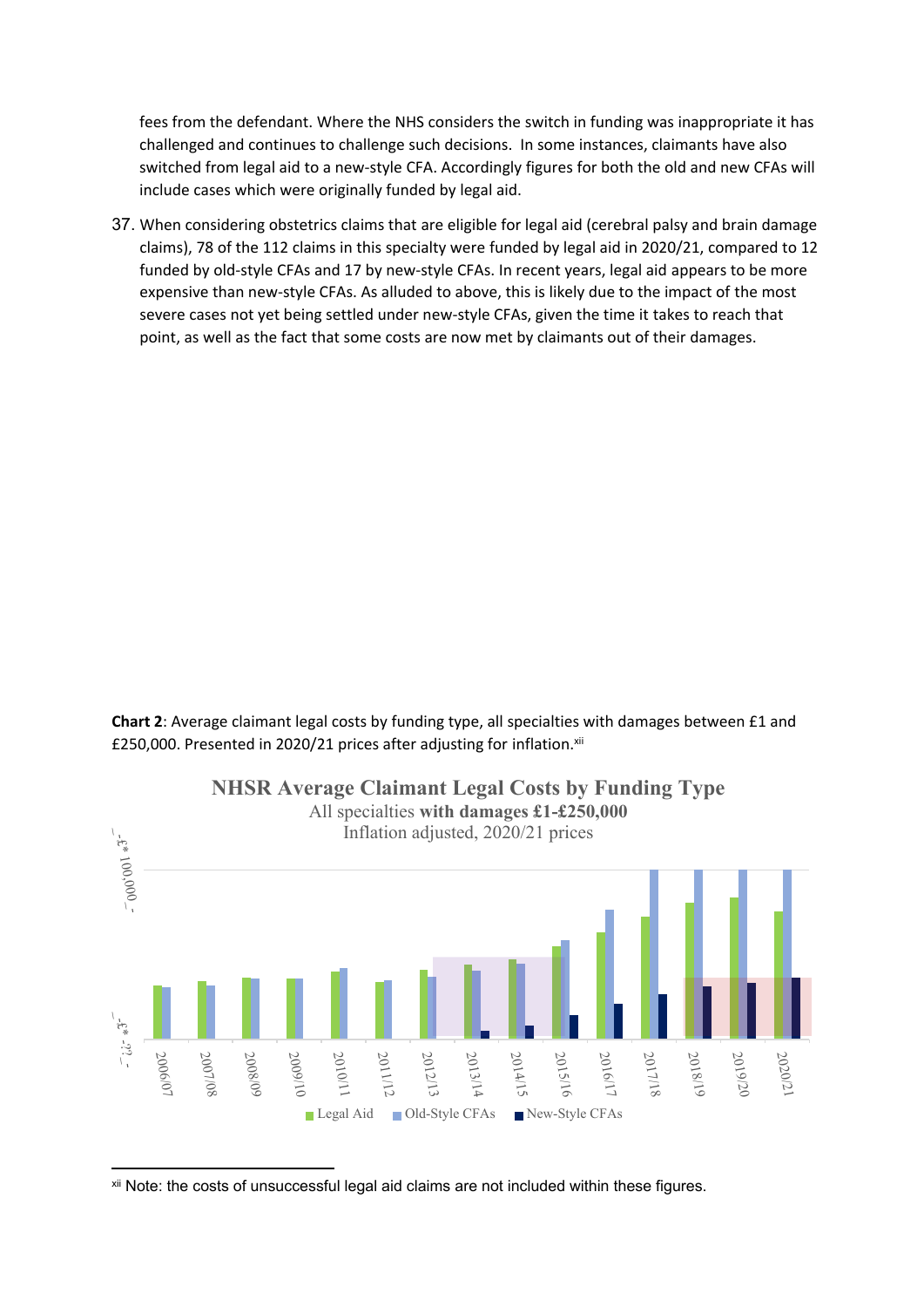**Chart 3**: Average claimant legal costs by funding type, all specialties with damages of £3.25million or more. Presented in 2020/21 prices after adjusting for inflation.xiii



**Chart 4**: Average claimant legal costs by funding type, for obstetrics cerebral palsy and brain damage claims only. Presented in 2020/21 prices after adjusting for inflation<sup>xiv</sup>.

xiii Internal NHSR analysis.

xiv Internal NHSR analysis.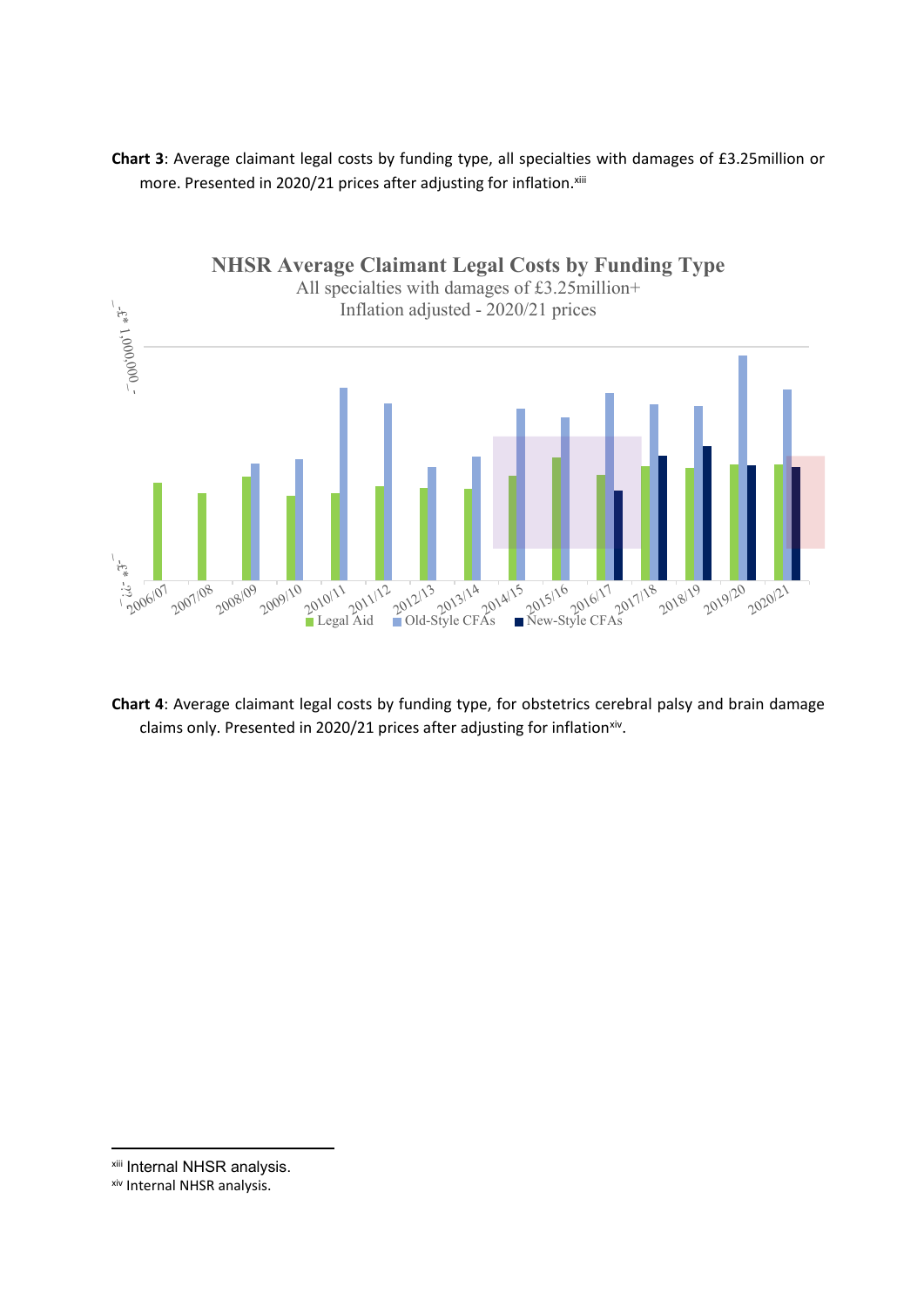

**NHSR Average Claimant Legal Costs by Funding Type**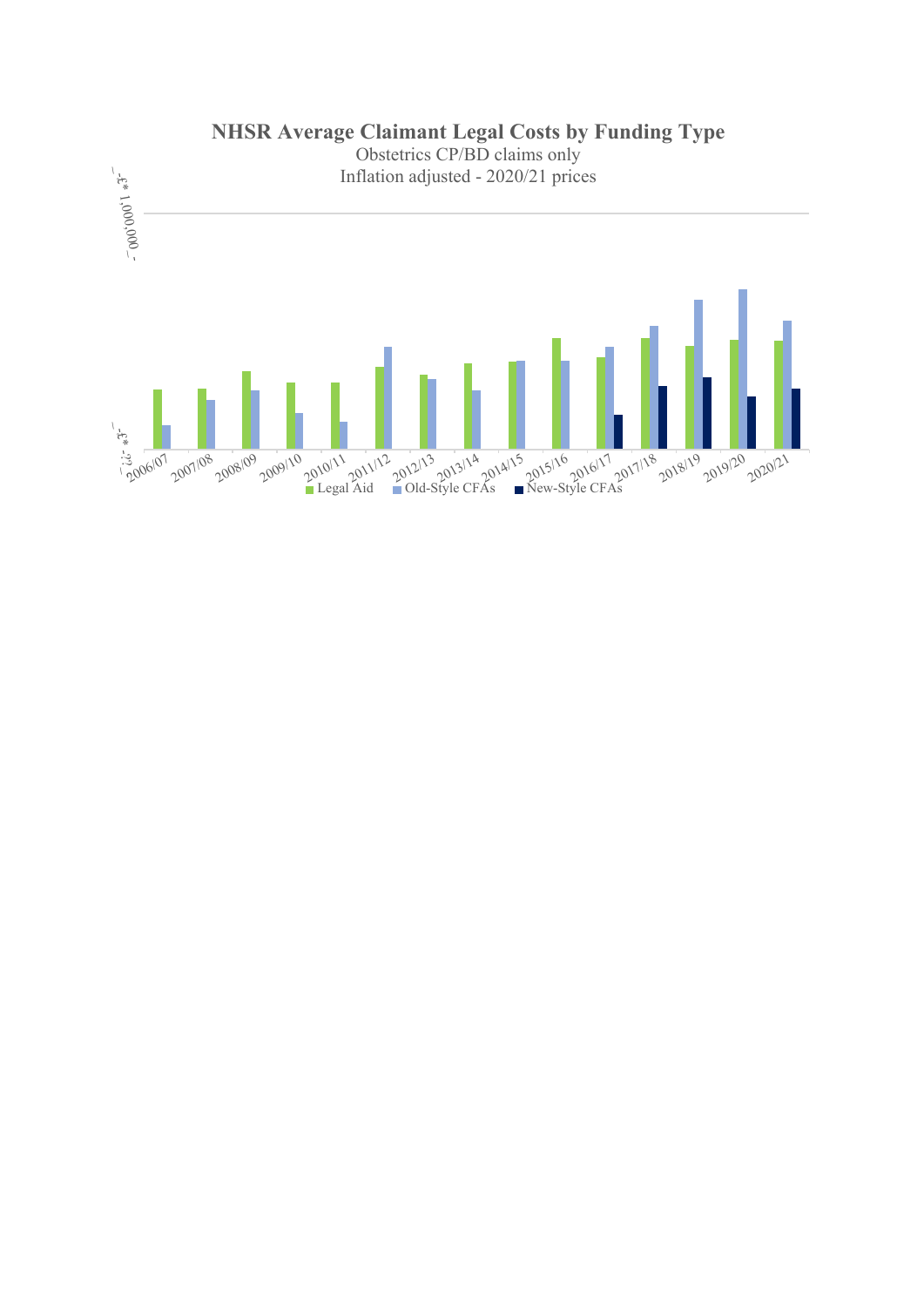### <span id="page-13-0"></span>**Glossary**

| <b>After the Event</b><br><b>Insurance (ATE)</b>                 | After the Event Insurance (ATE Insurance) is a policy that can be<br>purchased on a claimant's behalf after an accident or incident. If the<br>claimant loses their claim and is required to pay the defendant's legal<br>costs or their own legal disbursements, the After the Event Insurance will<br>pay.<br>Since introduction of the Legal Aid, Sentencing and Punishment of<br>Offenders Act 2012 (LASPO) in April 2013, successful claimants can<br>generally no longer recover the ATE insurance premium from the<br>defendant, with the exception of premiums covering certain of their own<br>medical report fees in clinical negligence cases. The claimant is liable to<br>pay the ATE premiums covering the defendant's costs and the claimant's<br>own legal disbursements from their compensation award, although in<br>practice such charges may be waived by insurers.<br>In order to assist claimants with meeting the costs of ATE insurance |
|------------------------------------------------------------------|-----------------------------------------------------------------------------------------------------------------------------------------------------------------------------------------------------------------------------------------------------------------------------------------------------------------------------------------------------------------------------------------------------------------------------------------------------------------------------------------------------------------------------------------------------------------------------------------------------------------------------------------------------------------------------------------------------------------------------------------------------------------------------------------------------------------------------------------------------------------------------------------------------------------------------------------------------------------|
|                                                                  | premiums post-April 2013, damages for PSLA were uplifted by 10%.                                                                                                                                                                                                                                                                                                                                                                                                                                                                                                                                                                                                                                                                                                                                                                                                                                                                                                |
| <b>AJA</b>                                                       | Access to Justice Act 1999                                                                                                                                                                                                                                                                                                                                                                                                                                                                                                                                                                                                                                                                                                                                                                                                                                                                                                                                      |
| <b>Base costs</b>                                                | The fees that a solicitor will charge the client for work done exclusive of<br>VAT and disbursements. They do not include success fees pursuant to a<br>conditional fee agreement.                                                                                                                                                                                                                                                                                                                                                                                                                                                                                                                                                                                                                                                                                                                                                                              |
| <b>Conditional fee</b><br>agreement (CFA)                        | A funding arrangement between a claimant and their lawyers where<br>lawyers agree to act on a 'no win, no fee basis'. If the Claimant wins their<br>case, the lawyers are paid their base costs along with a success fee. The<br>claimant will usually recover the legal costs payable from the defendant.<br>If the case is lost, the claimant will generally not have to pay their legal<br>fees. A CFA may be entered into alongside insurance arrangements (ATE<br>- see above) which reduce or eliminate the other costs (such as for<br>medical reports or defendant's costs) for which a claimant may be liable.                                                                                                                                                                                                                                                                                                                                         |
| <b>Clinical Negligence</b><br><b>Scheme for Trusts</b><br>(CNST) | An indemnity scheme providing cover for NHS bodies including NHS<br>Trusts, Foundation Trusts, and Clinical Commissioning Groups as well as<br>some independent sector providers of NHS services for claims for<br>incidents occurring on or after 1 April 1995.                                                                                                                                                                                                                                                                                                                                                                                                                                                                                                                                                                                                                                                                                                |
| <b>LASPO</b>                                                     | Legal Aid, Sentencing and Punishment of Offenders Act 2012                                                                                                                                                                                                                                                                                                                                                                                                                                                                                                                                                                                                                                                                                                                                                                                                                                                                                                      |
| <b>National Audit Office</b><br>(NAO)                            | The UK's independent public spending watchdog. They support<br>Parliament in holding the government to account for the way it spends<br>public money. They do this by auditing the finances of public bodies.<br>They do not question the merits of government policies but assess<br>whether resources have been used efficiently and effectively.                                                                                                                                                                                                                                                                                                                                                                                                                                                                                                                                                                                                             |
| <b>Qualified one-way cost</b><br>shifting (QOCS)                 | The QOCS regime was introduced for personal injury claims from April<br>2013. This means that defendants will generally be ordered to pay the<br>costs of successful claimants but, subject to certain exceptions, will not<br>recover their own costs from claimants if they successfully defend the<br>claim. The introduction of QOCs was designed to limit the need for<br>claimants to buy costly After the Event (ATE) insurance in personal injury                                                                                                                                                                                                                                                                                                                                                                                                                                                                                                       |